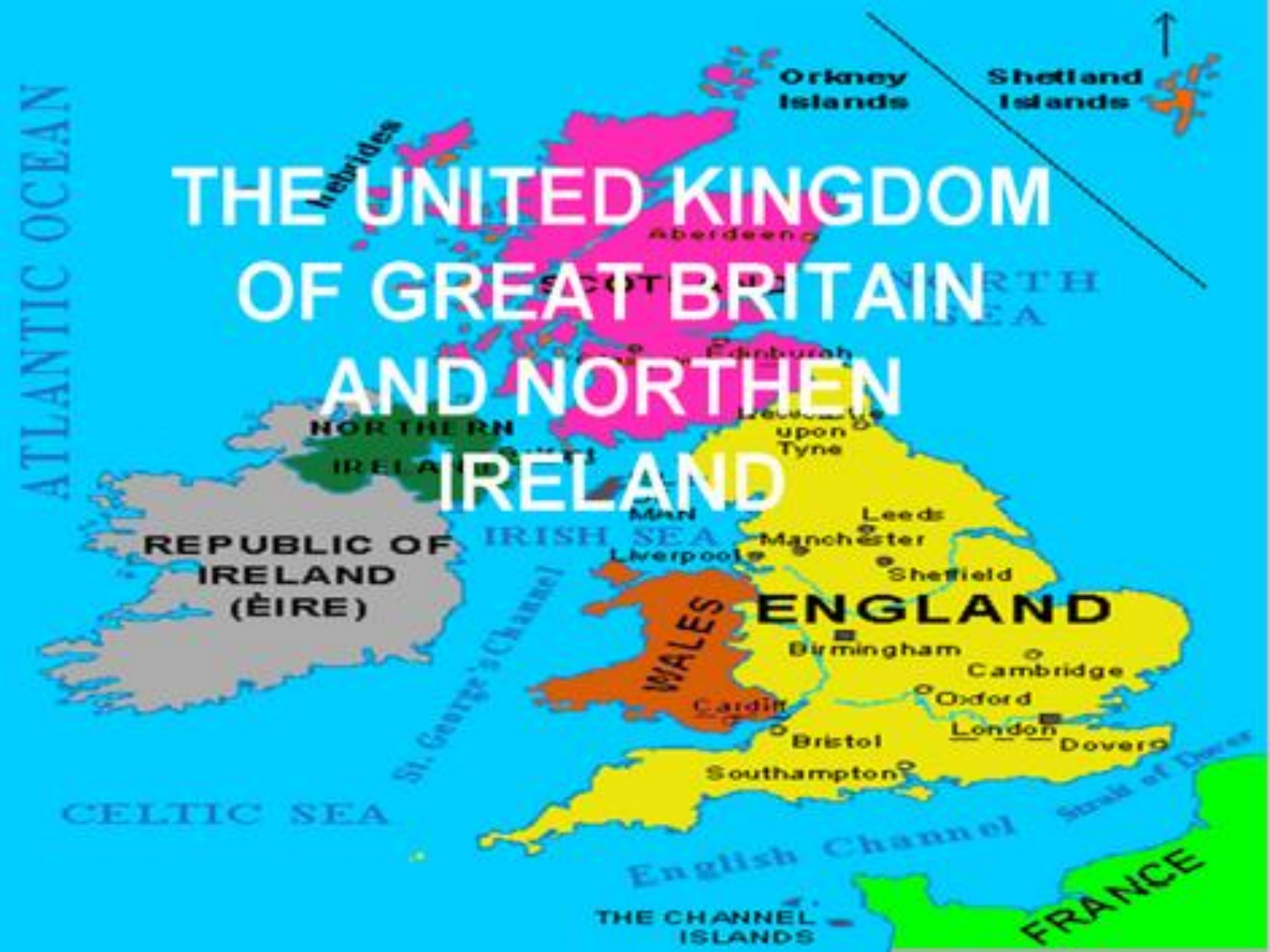• **1** The United Kingdom of Great Britain and Northern Ireland is situated on the British Isles. The British Isles consist of two large islands, Great Britain and Ireland, and above five thousand small islands. The British isles are separated from the European continent by the North Sea and the English Channel. The western coast of Great Britain is washed by the Atlantic Ocean and the Irish Sea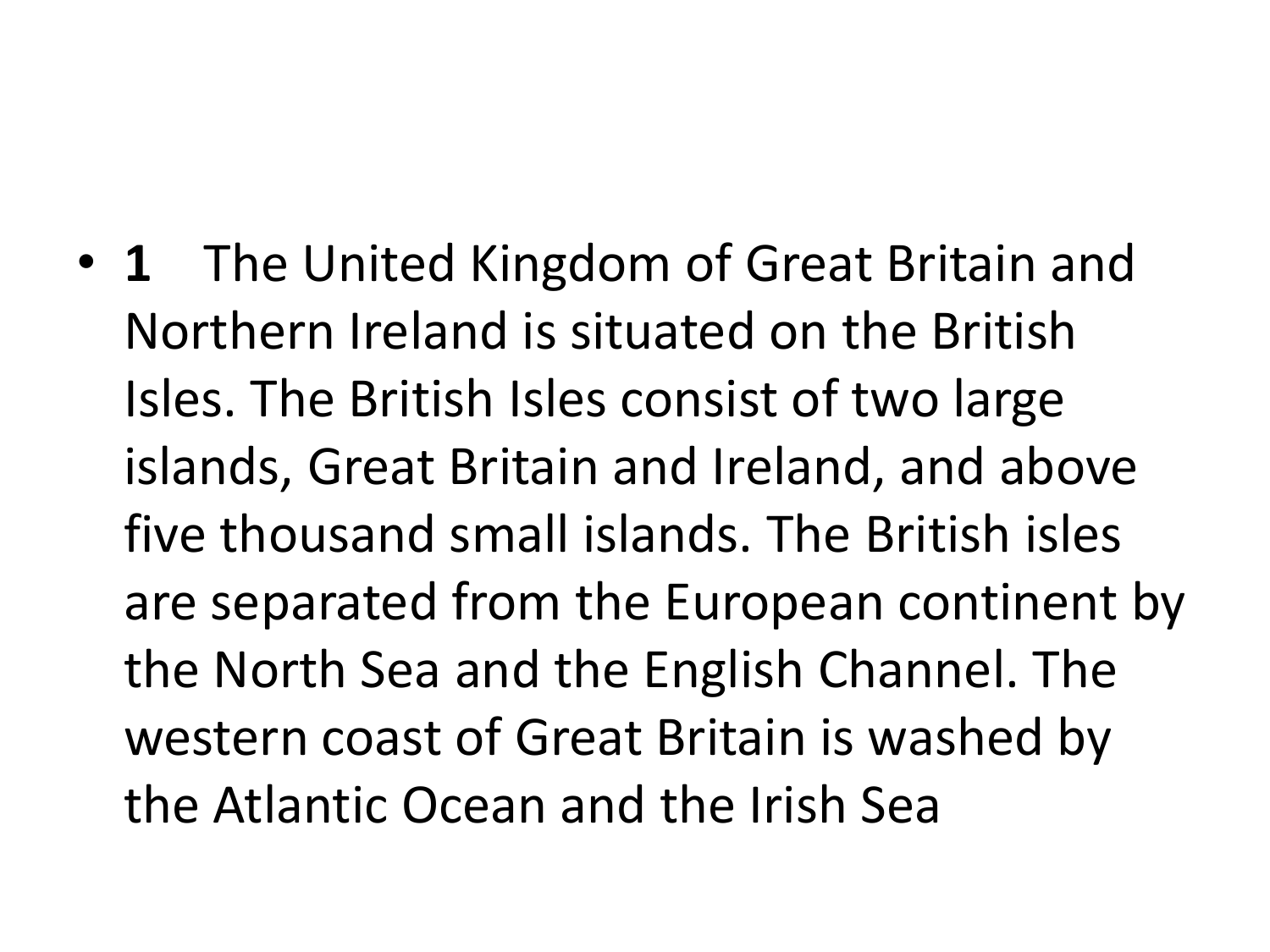## GEOGRAPHICAL POSITION

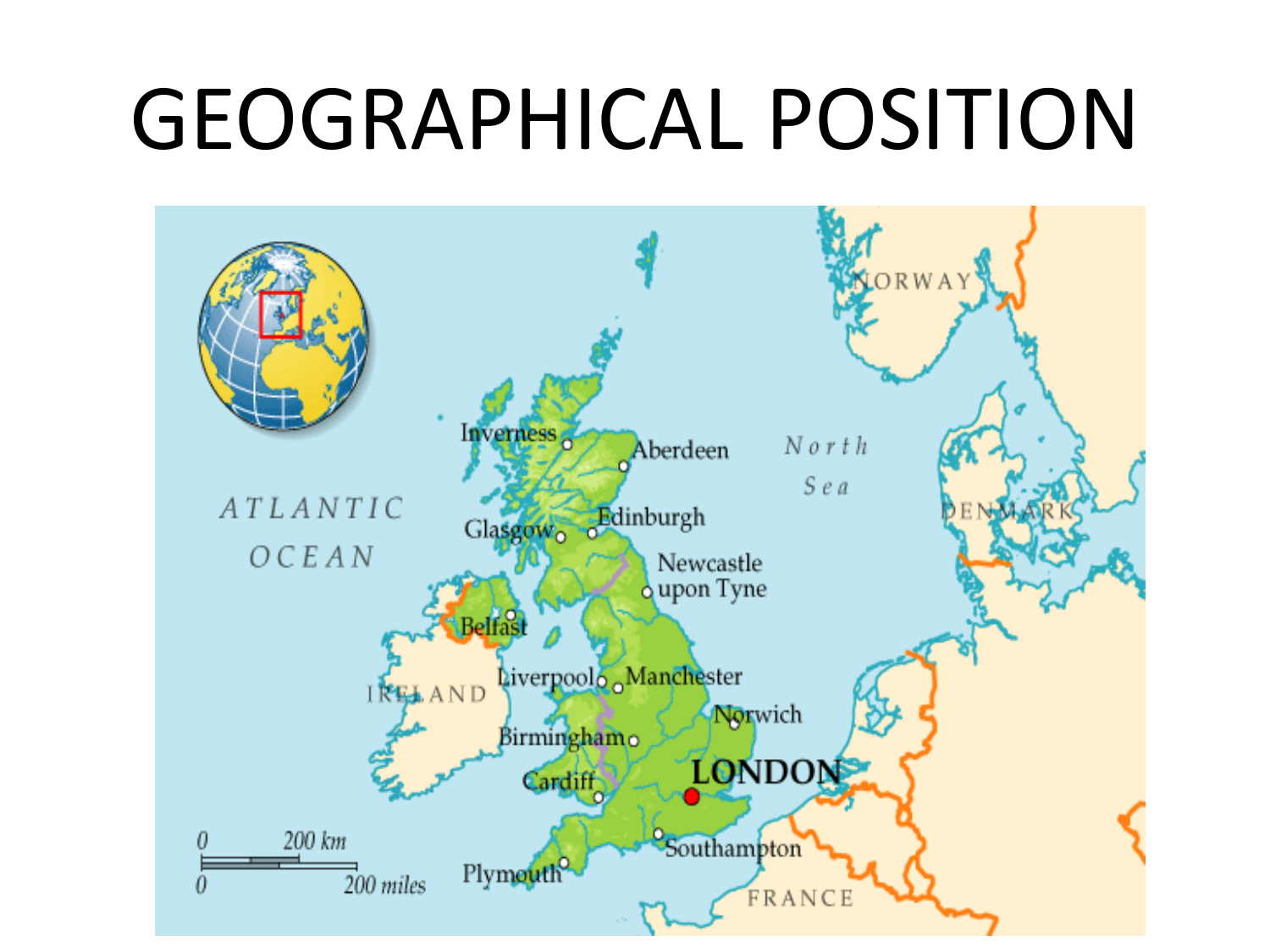• The United Kingdom is made up of four countries: England, Scotland, Wales and Northern Ireland. Their capitals are London, Edinburgh, Cardiff and Belfast respectively. The symbol of England is a red rose. The symbol of Scotland is a thistle. The symbol of Wales is a daffodil and the symbol of Nothern Ireland is a shamrock. There are four nationalities. English, Scottish, Welsh and Irish. They all have their own language. The Head of State is the Queen Elizabeth II.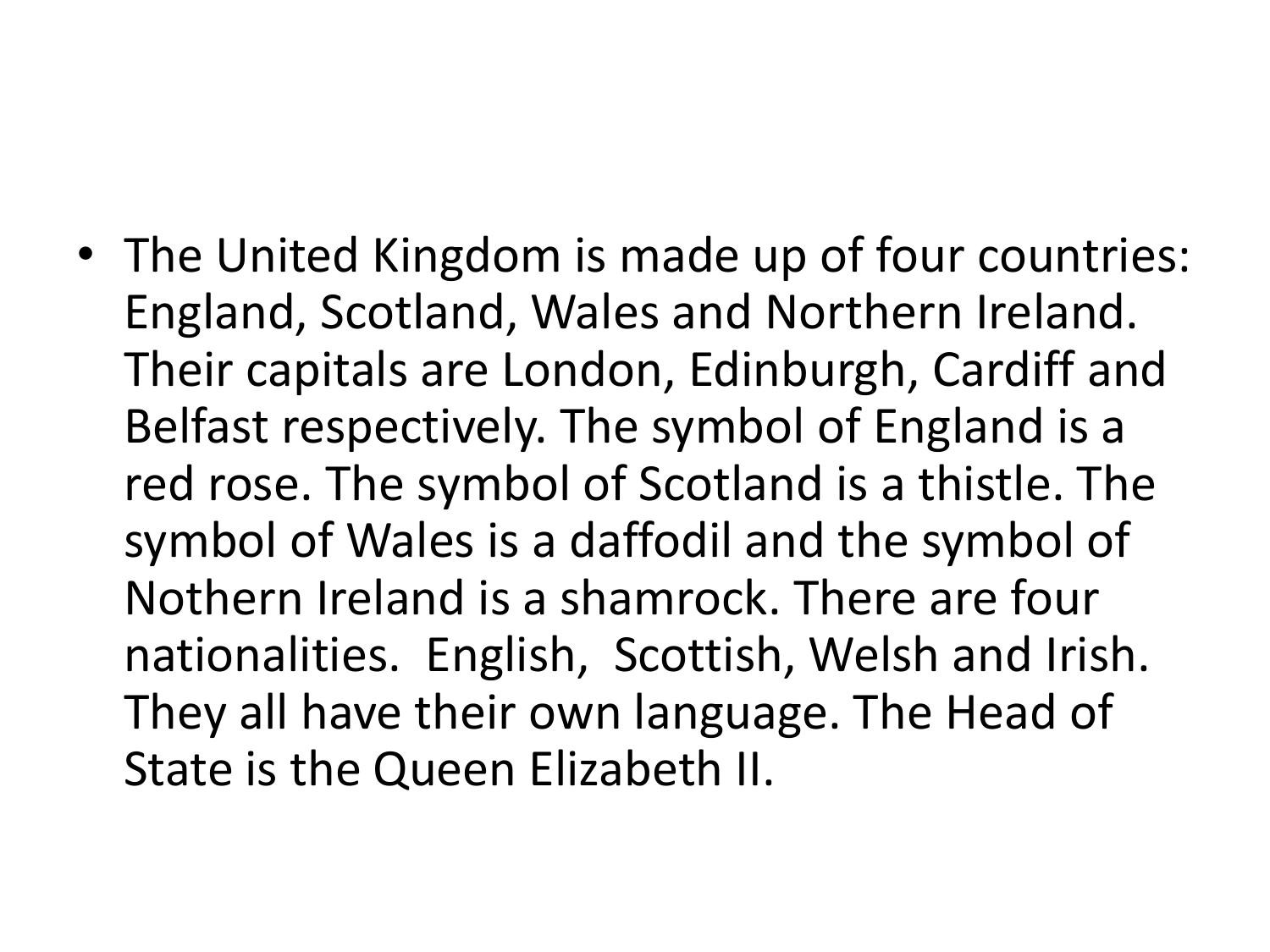### GREAT BRITAIN AND ITS SYMBOLS









Each country in Britain has its own patron saint and floral emblem





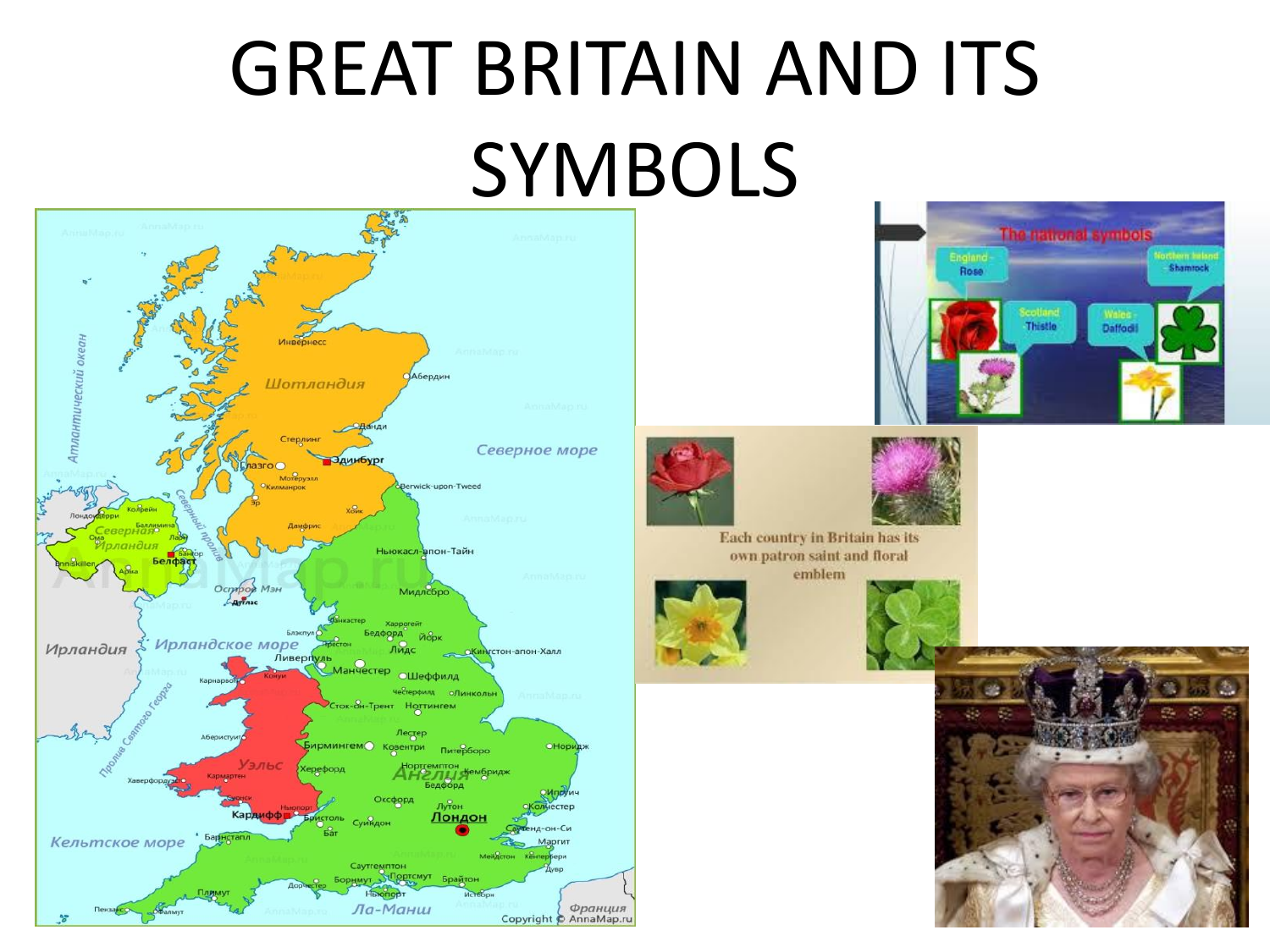• The national flag of the United Kingdom of Great Britain and Northern Ireland is called the Union Jack. Union Jack is a mixture of several overlaid flags. It combines three flags representing England, Scotland and Ireland. Nowadays, the flag is very popular all over the world. You can find its print on the very different things, for example on the souvenirs, cups, bags, clothes, shoes, whatever!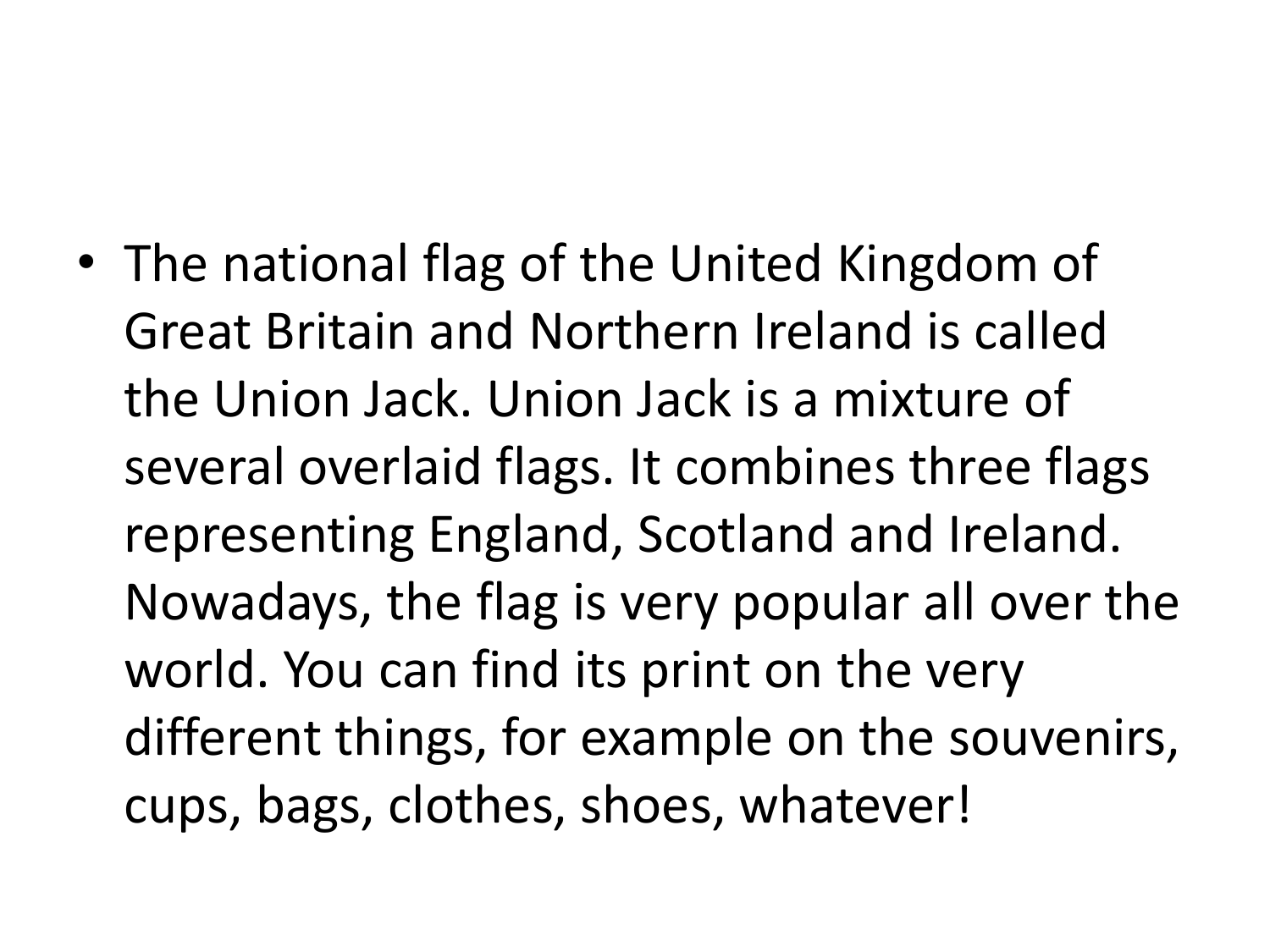# UNION JACK





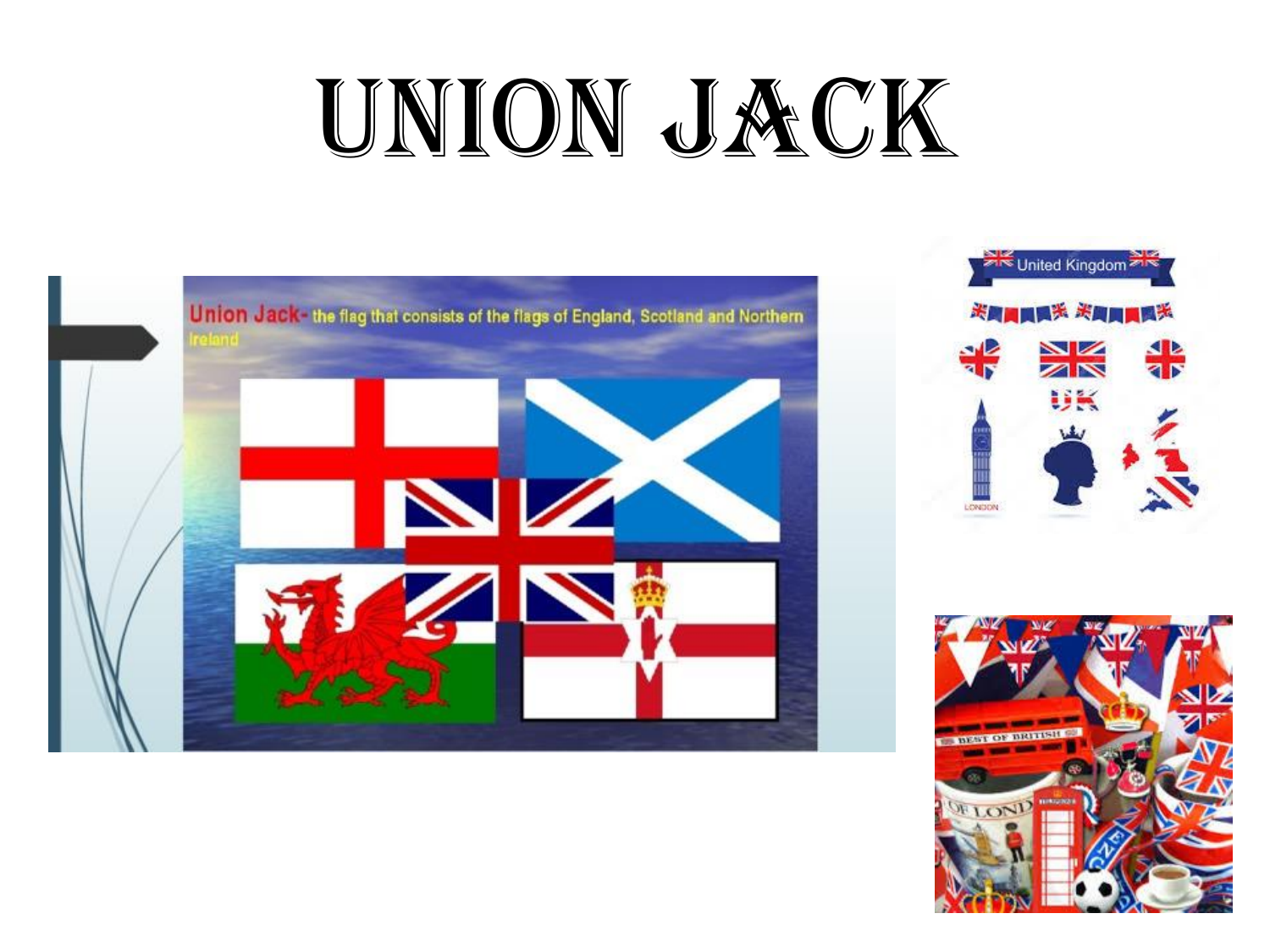## HOLIDAYS IN BRITAIN











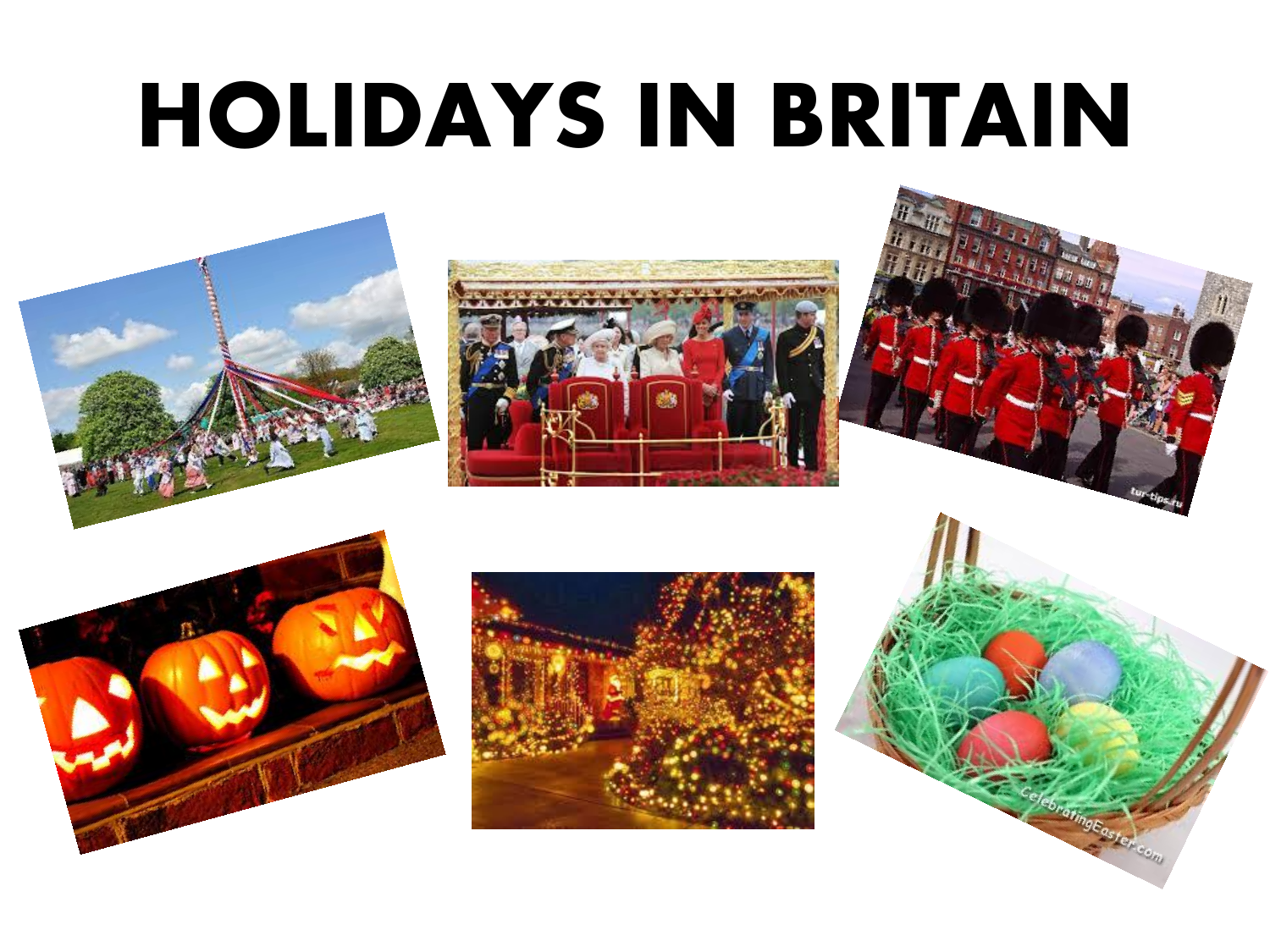#### **THE SURFACE AND THE CLIMATE**













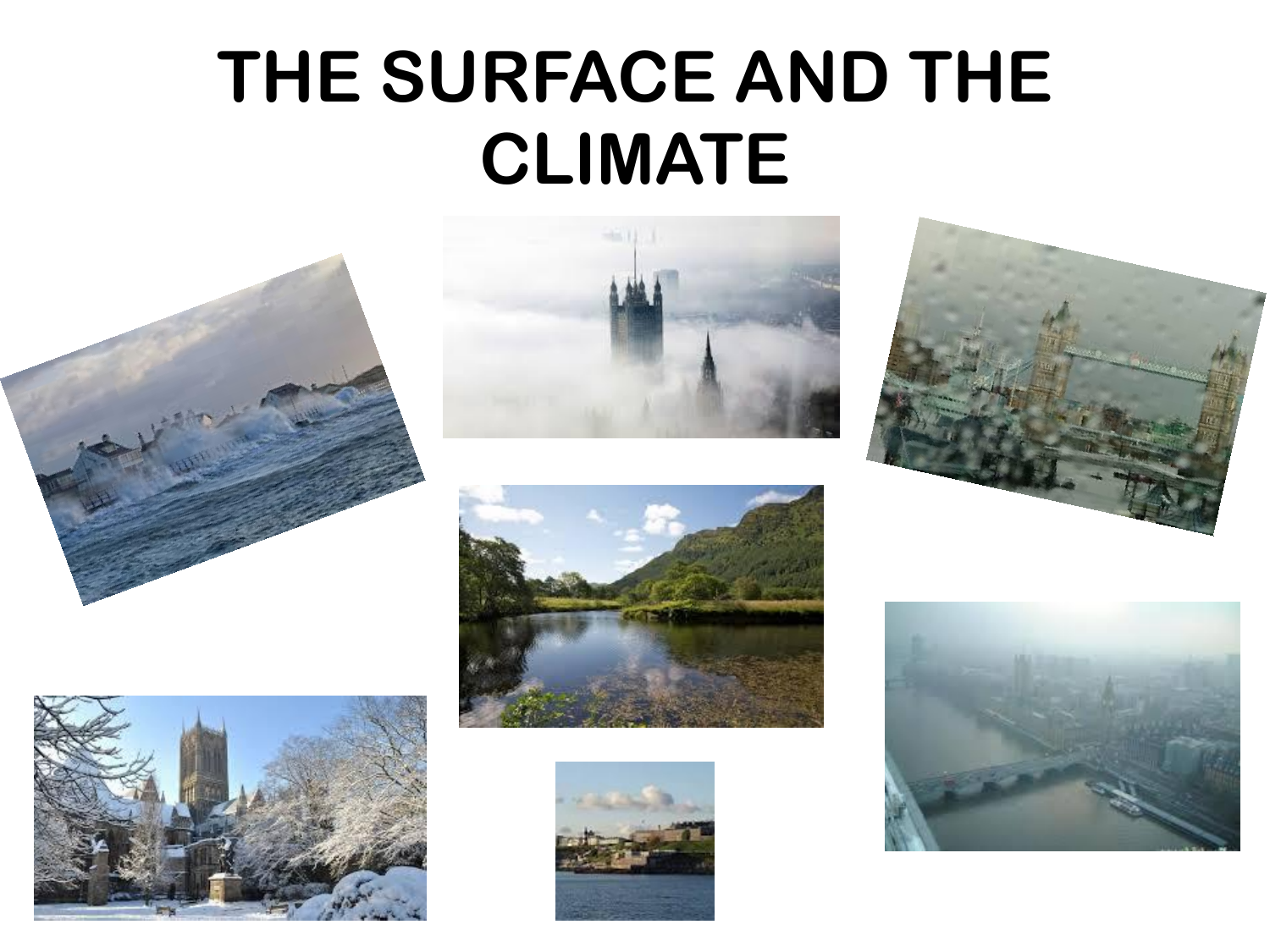• The surface of the British Isles varies very much. The north of Scotland is mountainous . Mountains are not very high. Ben Nevis is the highest mountain. All the rest - east, center and southeast - is a vast plain. There are a lot of rivers in GB, but they are not very long. The Severn is the longest river, while the Thames is the deepest and the most important one. The weather is mostly wet and cold.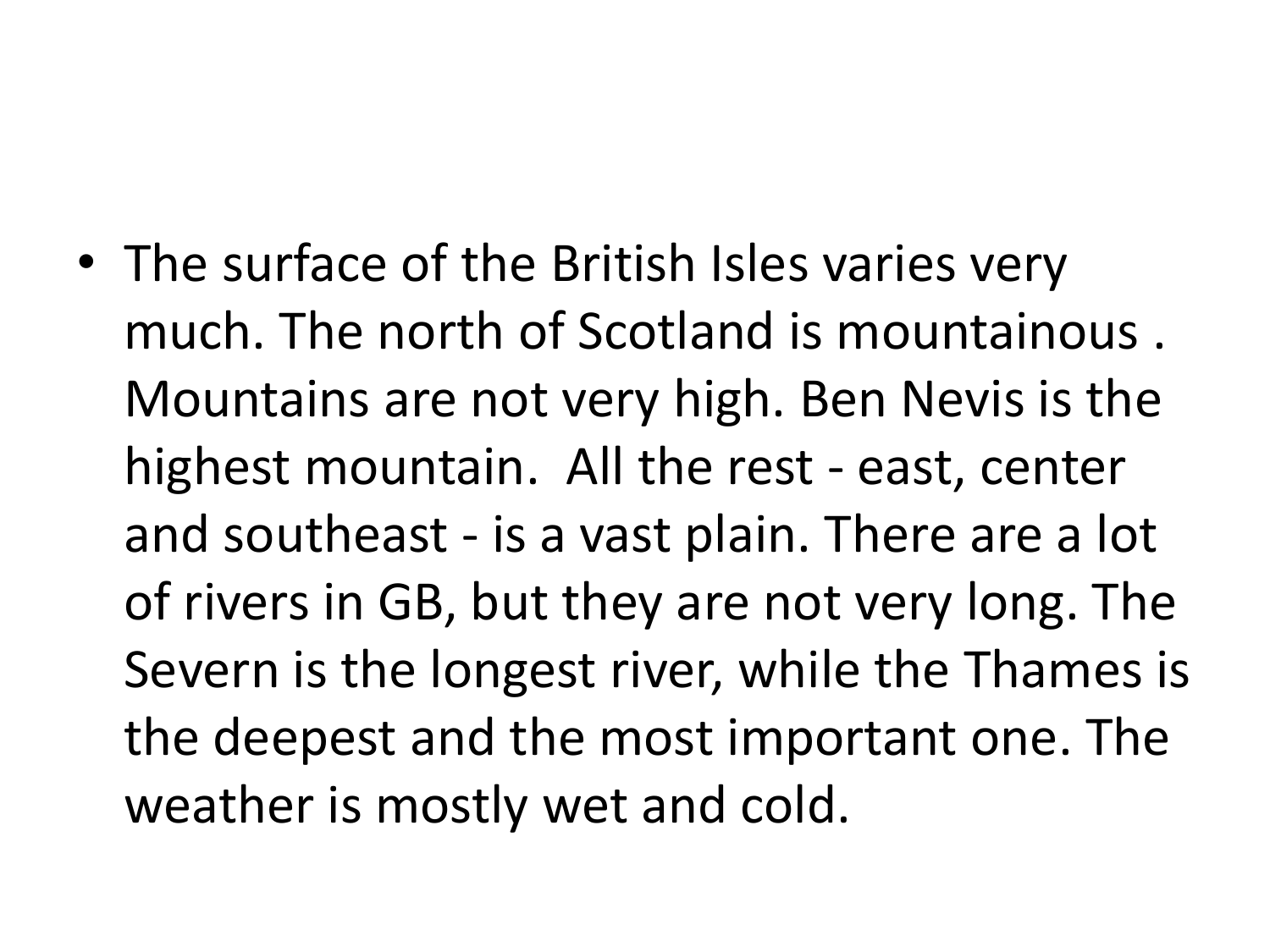### INDUSTRY AND CITIES



















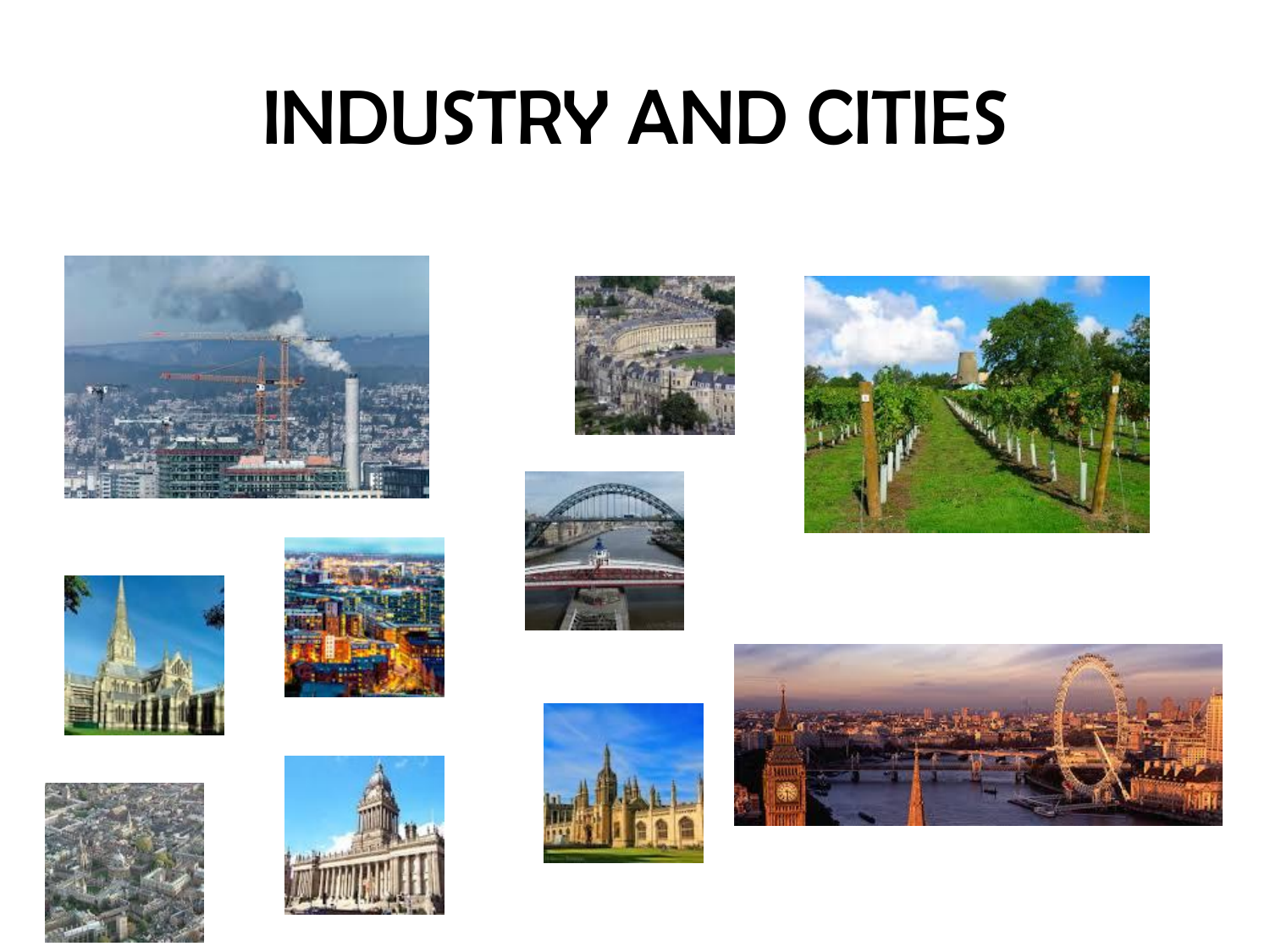• 4 The UK is one of the world's smallest countries. The population of the country is over 87 million and about 80% of it is urban. The UK is highly developed industrial country. It's known as one of world's largest producers and exporters of machinery, electronics, textile, aircraft and navigation equipment.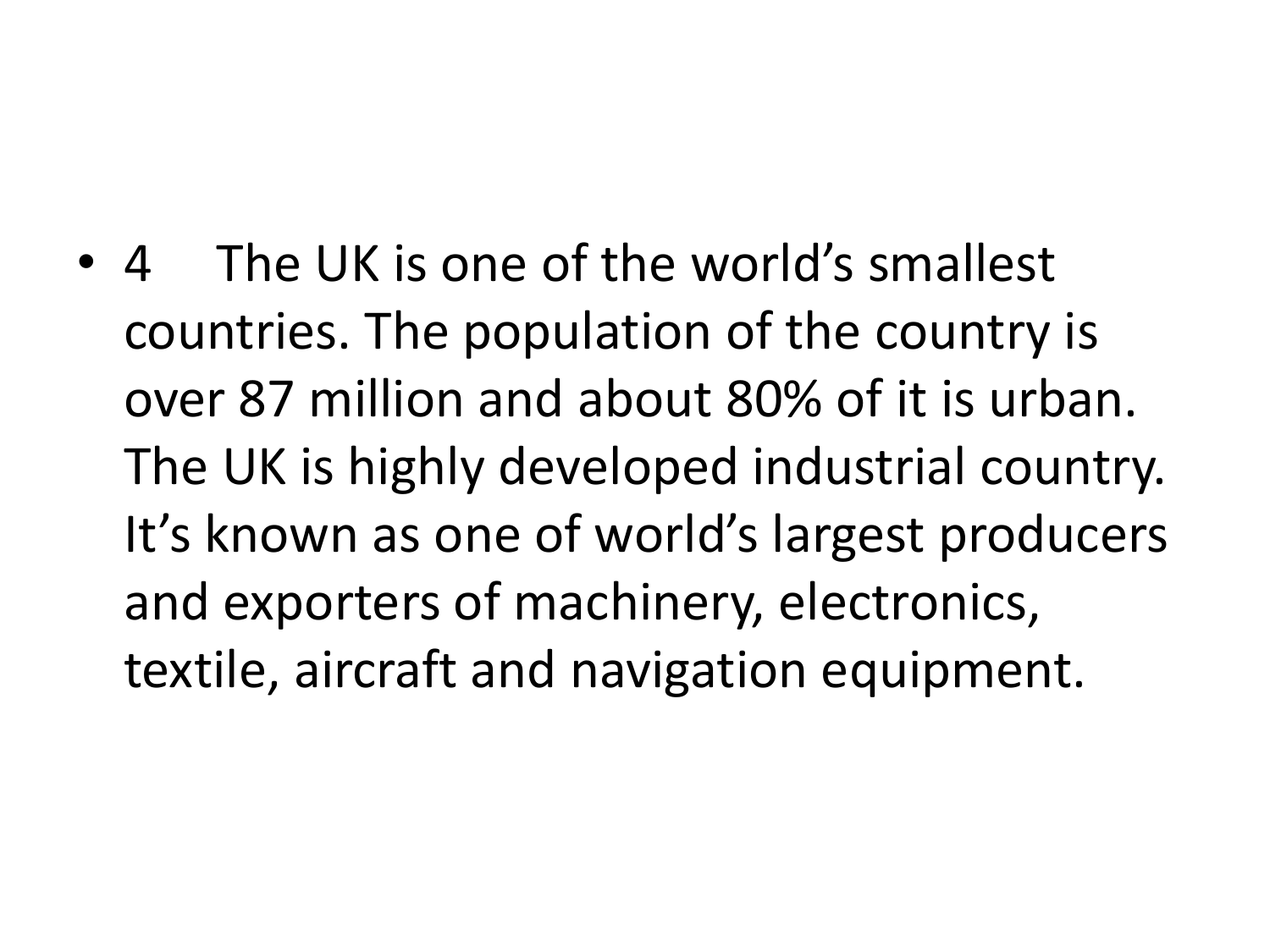### **OUTSTANDING PEOPLE**